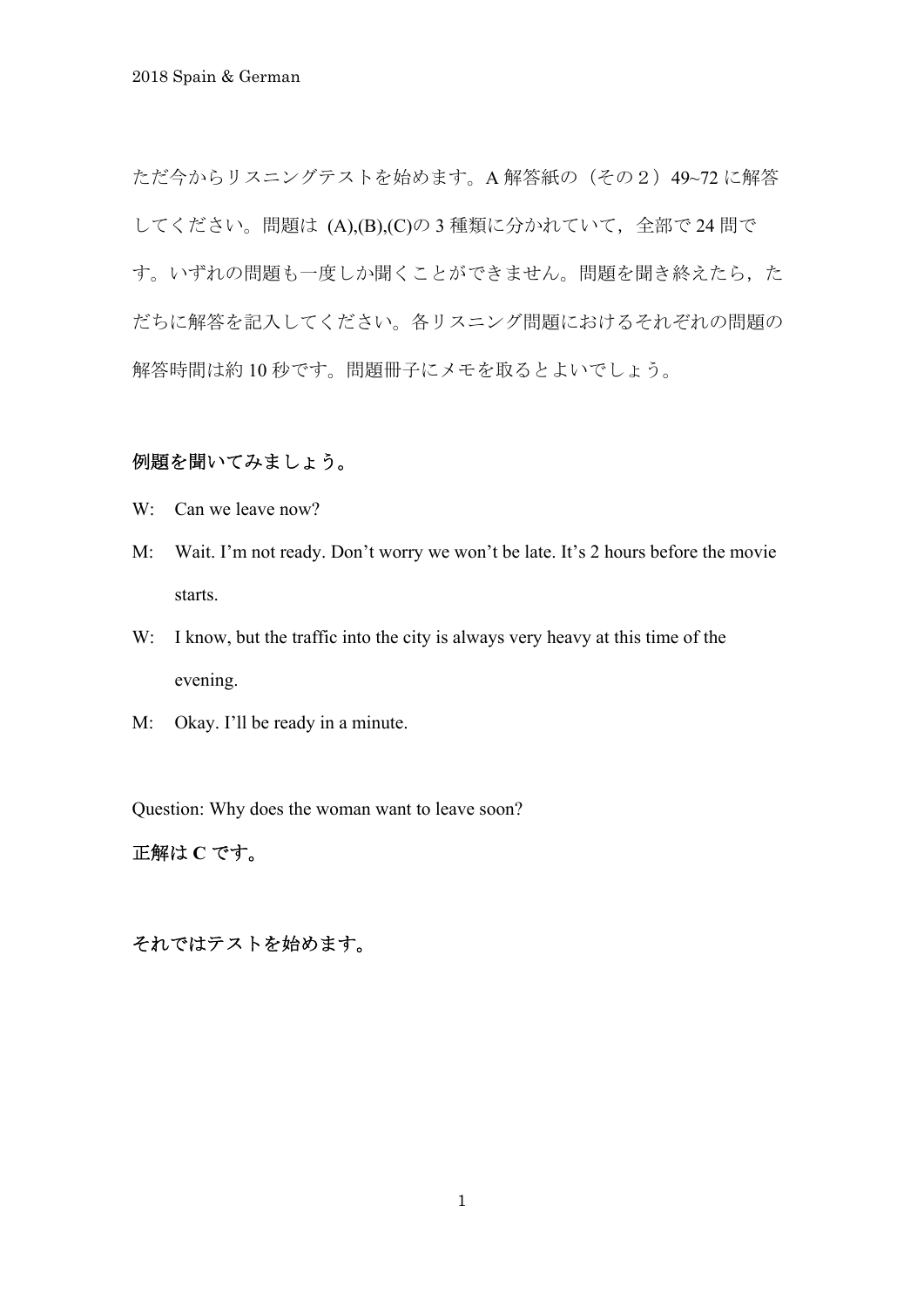(A) Listening 1~10 では,会話やアナウンスのあとに質問が続きますので,そ れに対する最も適切な答えを選んでください。

## Listening 1

- M: Hi Susan, it's Dave. I'm sorry but I'm not going to be able to join you for dinner this evening.
- W: Don't tell me that you have to work late again.
- M: For a change, it's not that. It's just I'd forgotten that I'd arranged to play tennis with my brother tonight. I don't want to cancel the game because I don't see him very often. And he's only staying in Nagoya for one night before travelling on to Tokyo in the morning.
- W: Okay. Have a good game. But don't forget we're going to watch a movie tomorrow.
- M: Don't worry. I won't forget. We're meeting in the cinema at 6 o'clock. Right?
- W: Yeah. That's right. I'll see you then.
- 49. Why can't the man meet the woman for dinner?

## Listening 2

Welcome to the Northern Valley University student orientation. My name is Bob Sponge from the Student Affairs Office. I'm going to start today by reminding you about the rules for traveling to school. You are strongly advised to walk, take a bus or the subway to school. Please check the university website for the closest bus and subway stops. This university has a no-car policy, which also applies to motorcycles.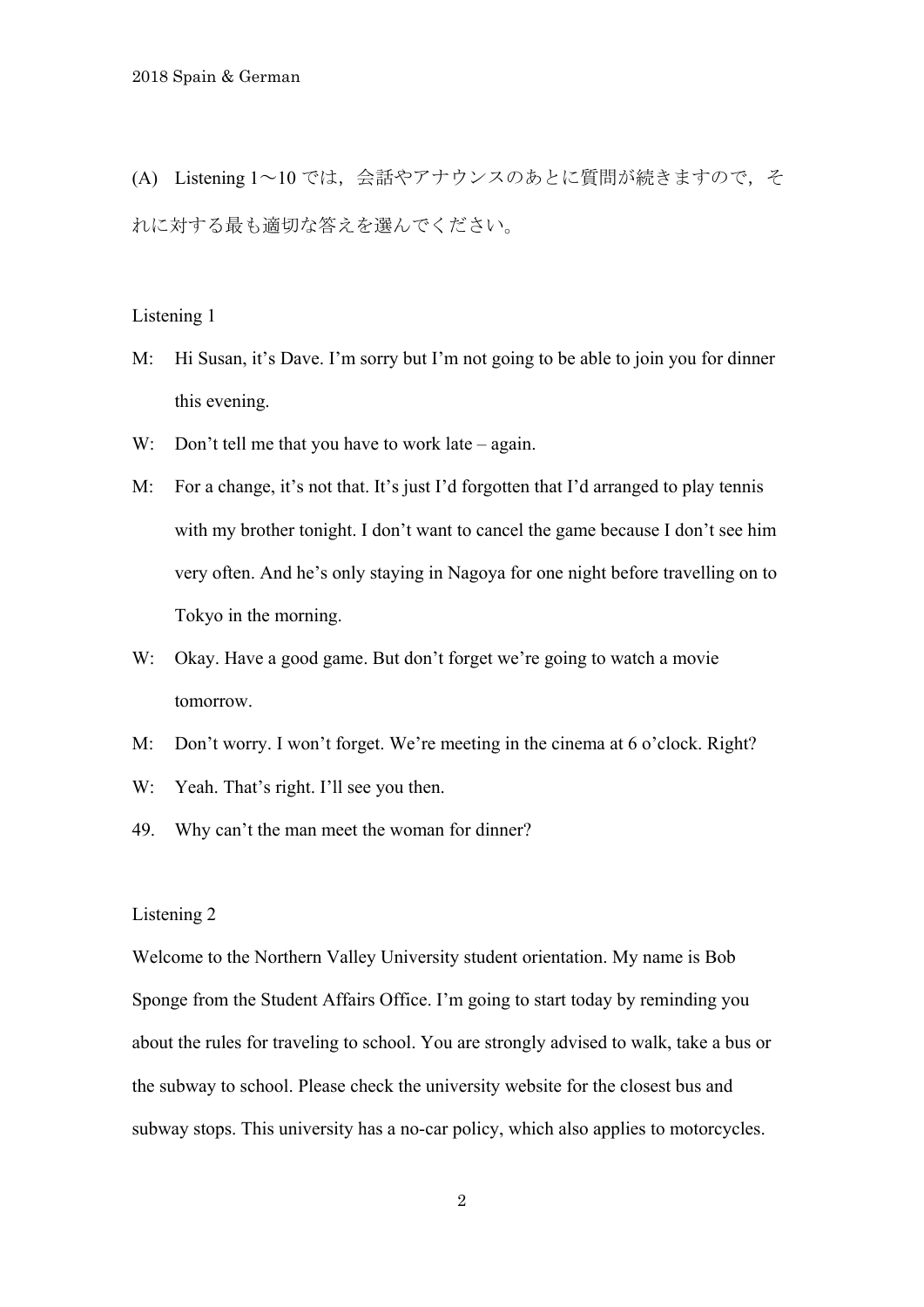You can come to school by bicycle or scooter, but you must park them in the designated parking areas and you're not allowed to ride them on campus. You're also prohibited from riding skateboards or using roller skates or roller blades on campus. This is for the safety of all the people walking through campus. Please pay close attention to these rules.

50. What are the ways students can come to the university?

#### Listening 3

- W: Hello Alex, would you and your family like to come to my drama club's production of *Peter Pan*?
- M: Actually, my wife was telling me only at breakfast this morning that she is going to take the kids to see it. I'm not sure if I'll be able to go to it, though. When is it on?
- W: Well, there'll be an afternoon performance this coming Saturday at 3 o'clock, and another at 7:00. On Sunday there are two performances. One at 4:00 and another at 7:00.
- M: Well, I'm busy on Saturday, but my wife and kids will be going to the early performance on that day. If I can, I'll try and see it on Sunday evening.
- 51. When will the man's family attend the drama club's play?

- W: Hello, Chris?
- M: Hi, Sonia, what's up?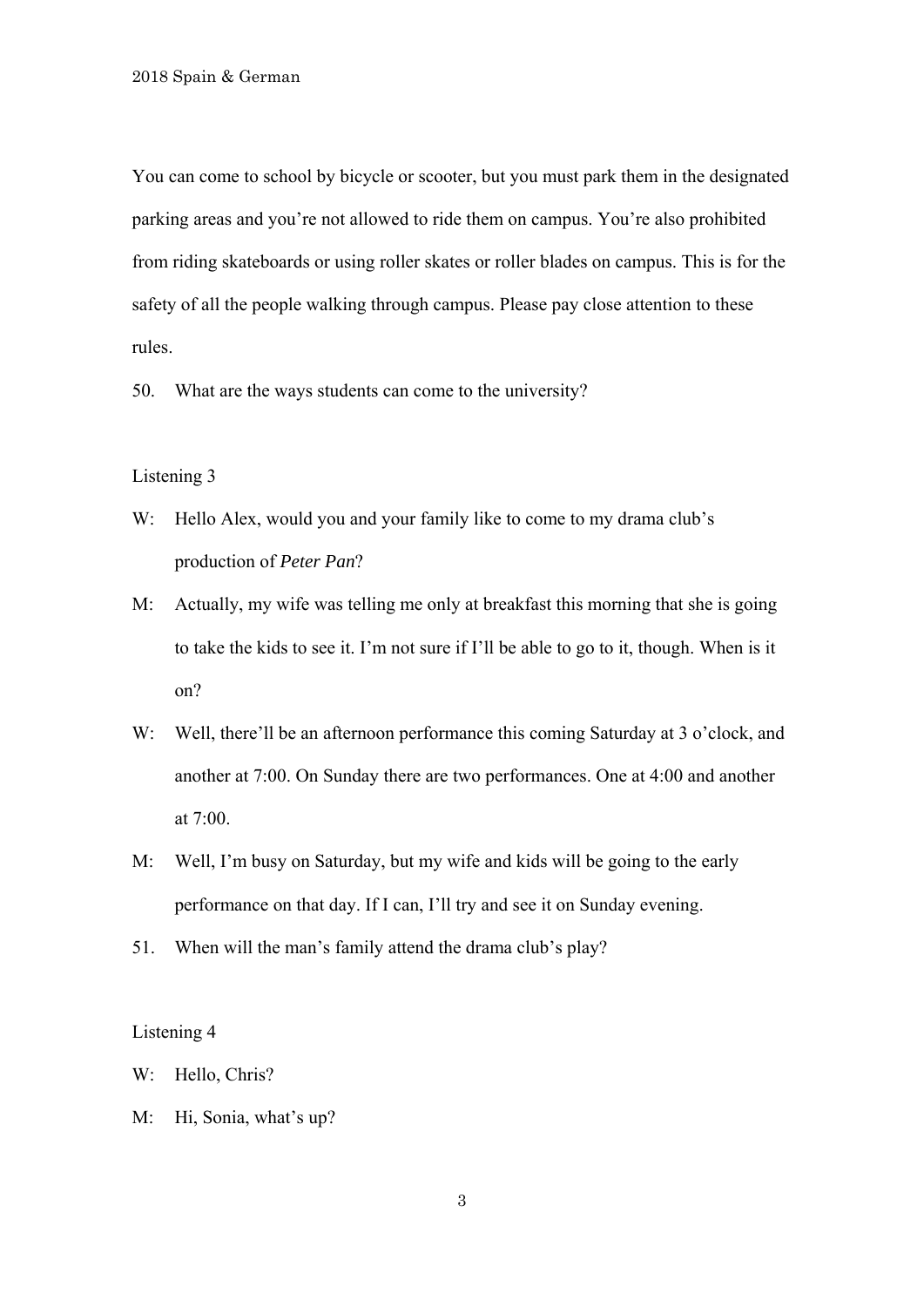- W: Err, well, I'm really sorry but I've lost the book that you lent me yesterday for our class assignment.
- M: Oh dear.
- W: I thought that I'd left it on the bus on the way home from class. But, when I contacted the bus company they said that they didn't have it.
- M: Oh no.
- W: Yes, but look, I've just borrowed a copy of the book from the library for you in case you also need it for the assignment. I'll bring it over to you immediately.
- M: Yes, I will need it later.
- W: I've also ordered a new copy of the book from the bookshop. It'll arrive there on Friday morning. I'll pick it up and then give it to you in class on Friday afternoon, okay?
- M: Okay. Thanks. I'll see you later then.
- 52. What will the woman do on Friday?

- W: Good afternoon. How can I help you?
- M: I'm looking for a two-bedroom apartment to rent.
- W: What are you looking for specifically?
- M: Well, like our present place, it should be near a train station. We don't have a car, so we have to walk or take the train everywhere. It also needs to be convenient for shopping.
- W: Okay, so somewhere near a train station and supermarket would be better.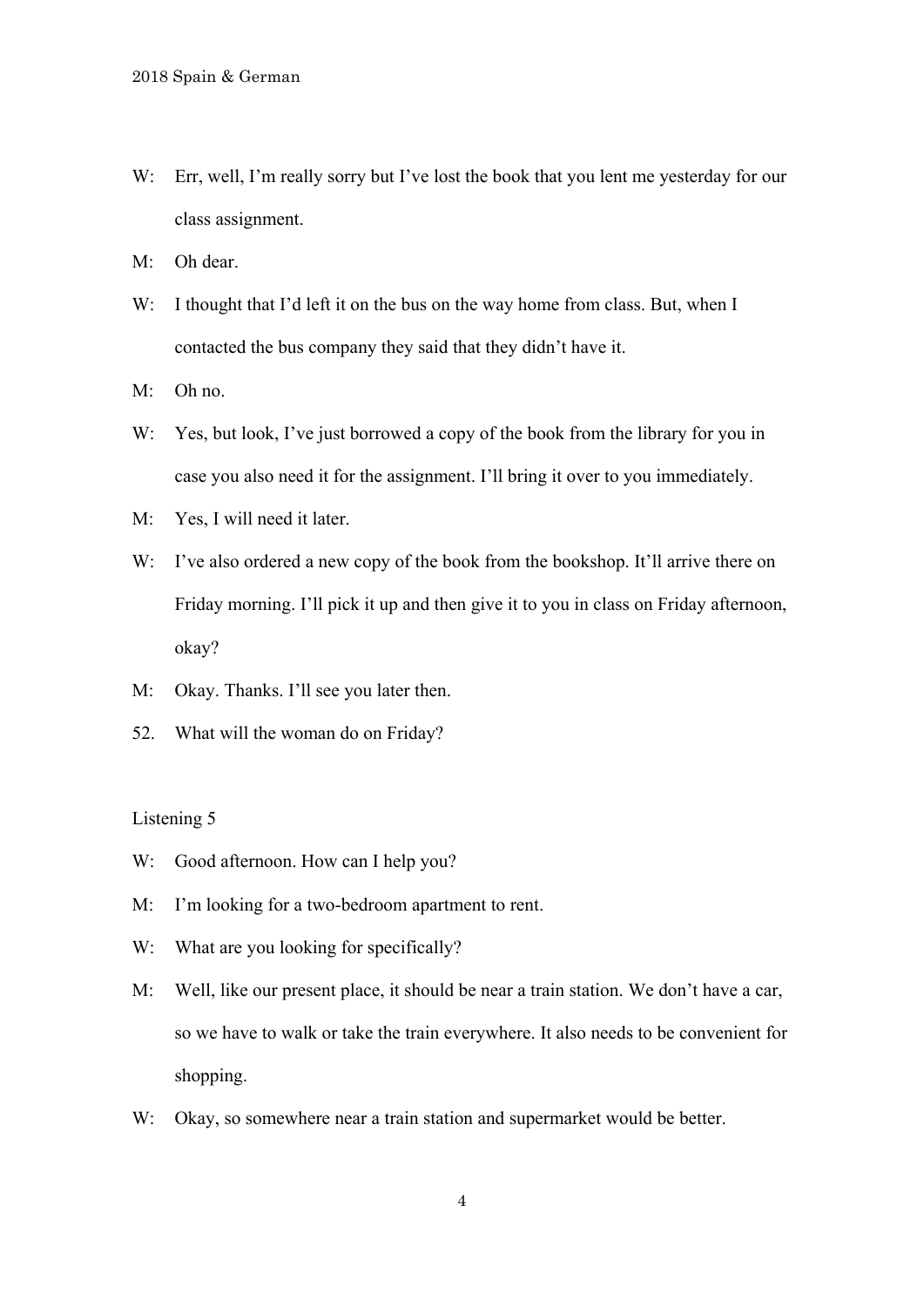- M: Yes. And it must have a nice bathroom. The one in our present place is awful. In fact, that's why we want to move.
- W: Okay. I see.
- M: Where we live now is small, but it's in a quiet neighbourhood. So the new place shouldn't be too noisy.
- W: Well, let's have a look at what is available.
- 53. Why is the man unhappy with his present apartment?

And now for the weather report. Nagoya today was sunny with a slight breeze, and the highest temperature was 7 degrees. This evening will be rather cold, with an expected low of minus 2 degrees. There might be light snow in places. Tomorrow is forecast to be cloudy with a maximum temperature of about 12 degrees. That's rather warm for this time of year. For the day after tomorrow, there is a strong possibility of rain throughout the day, so you might need an umbrella. A maximum temperature of about 8 degrees is expected. Next, the traffic report …

54. What will the weather be like in Nagoya tomorrow?

## Listening 7

W: Thanks for attending the meeting, today. We need to decide on where and when to take the second-year students for this year's trip. Last year we went to Tokyo in the last week of October. Is there any reason we shouldn't go there again this year and in the same week?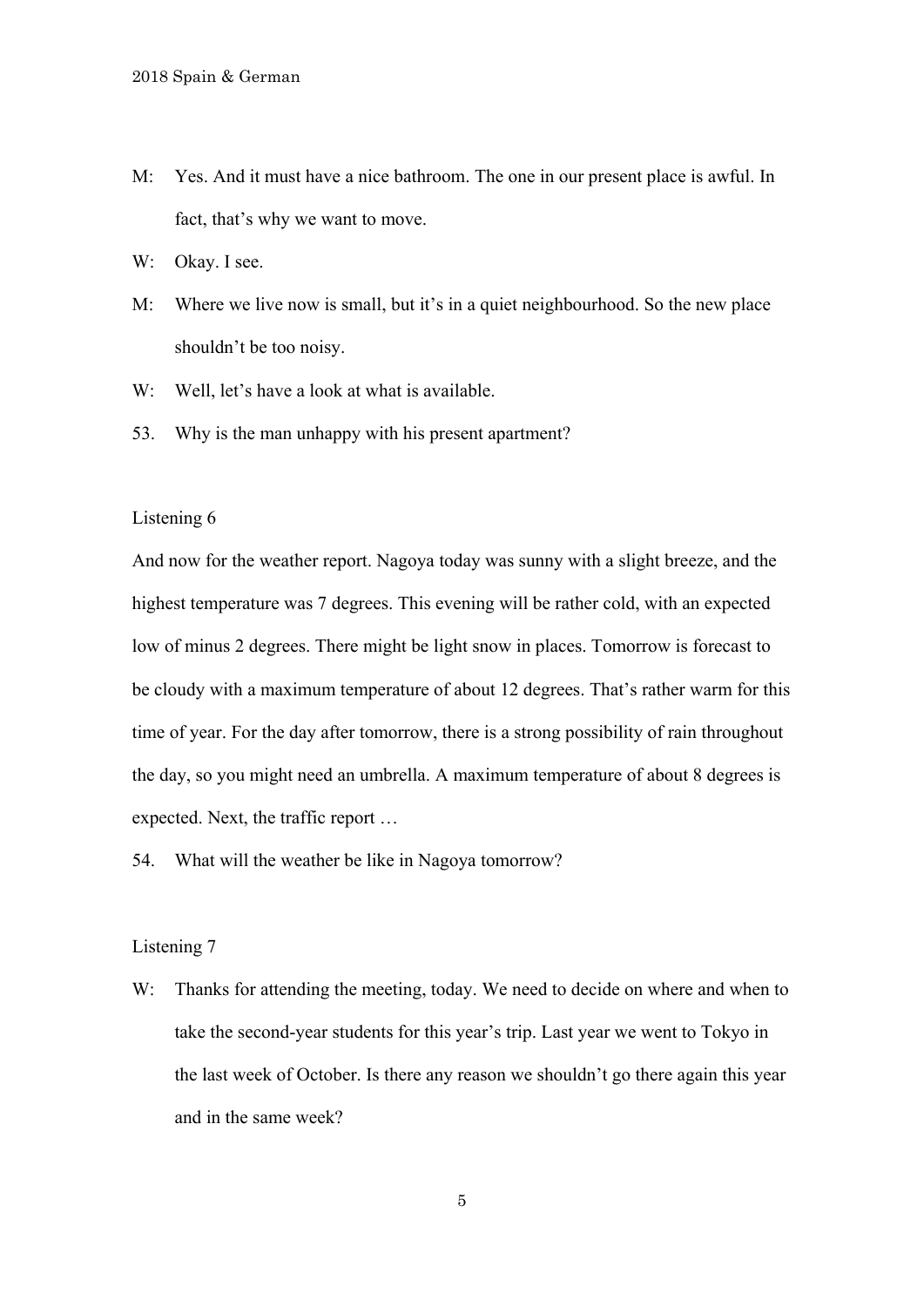- M: We could do that, but remember our students were really tired last year going just after the mid-term tests. This year it might be better to go one week after that, in the first week of November.
- W: But there's a public holiday Culture Day in that week. Everywhere will be too crowded. How about the following week, the second week of November?
- M: Hmm, but it might be difficult to get the students to work during the two weeks of classes before we go on the trip. Can we leave it until the third week of November?
- W: That's a bit too late. I know it's not ideal, but I think going in the week before that would be better.
- M: Okay let's try that for this year and see how it goes.
- 55. When will the school trip be held this year?

Thank you for shopping at Camel Books and Café. Just to remind shoppers that our café is going to close in 30 minutes, at 8 o'clock. However, the bookstore will remain open until 9 and will open again at 10 o'clock tomorrow morning. Again, the time is now 7:30 and the café will be closing in 30 minutes.

56. What time will the bookstore close?

- M: Mary, do you know where Professor Davies's office is?
- W: I'm not sure. But I think it's on the floor below the library in Q building.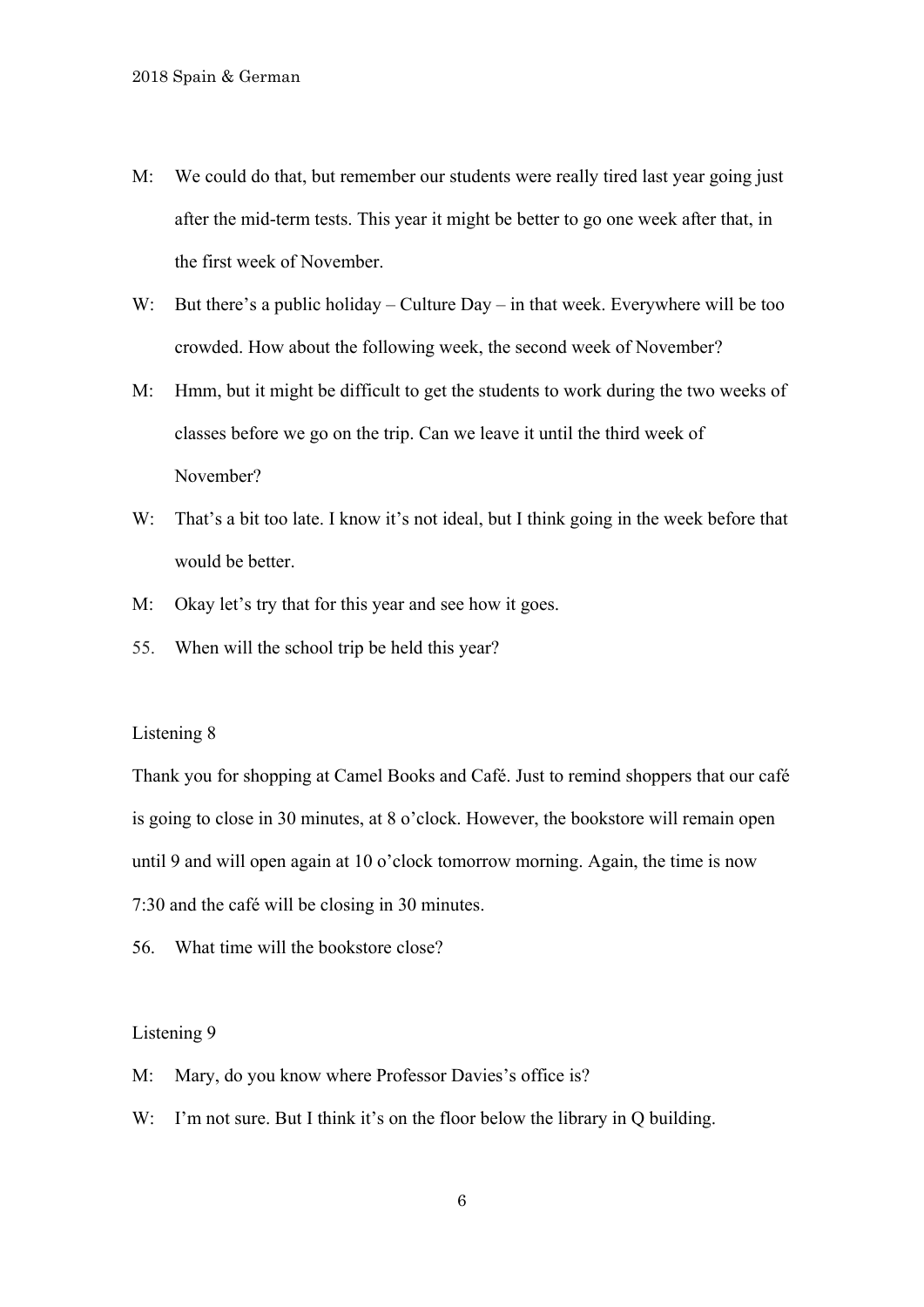- M: That's on the 4th floor. So that means Professor Davies is on the 3rd floor. Thanks. I'm going there now to drop off my report.
- W: Wait a moment, he said we should put our reports in his mailbox on the 2nd floor of the building. Not his office.
- M: Aren't the mailboxes on the 1st floor?
- W: Nope. On the 2nd.
- M: Thanks. I'll go there now.
- 57 On what floor of the building is the library?

- W: Okay Robert, today might be Sunday, but we have lots of work to do. Let's get moving.
- M: Don't worry. I've already watered the plants and walked the dog.
- W: Great! Well, can you wash the car?
- M: I'll do it straight after lunch.
- W: Okay. Why don't I prepare lunch while you clean the bathroom?
- M: I've already done that. I'll help you make lunch.
- W: That's great. We may even have time to do some gardening this evening.
- M: No. Let's leave that until next weekend.
- 58. What will the man do in the afternoon?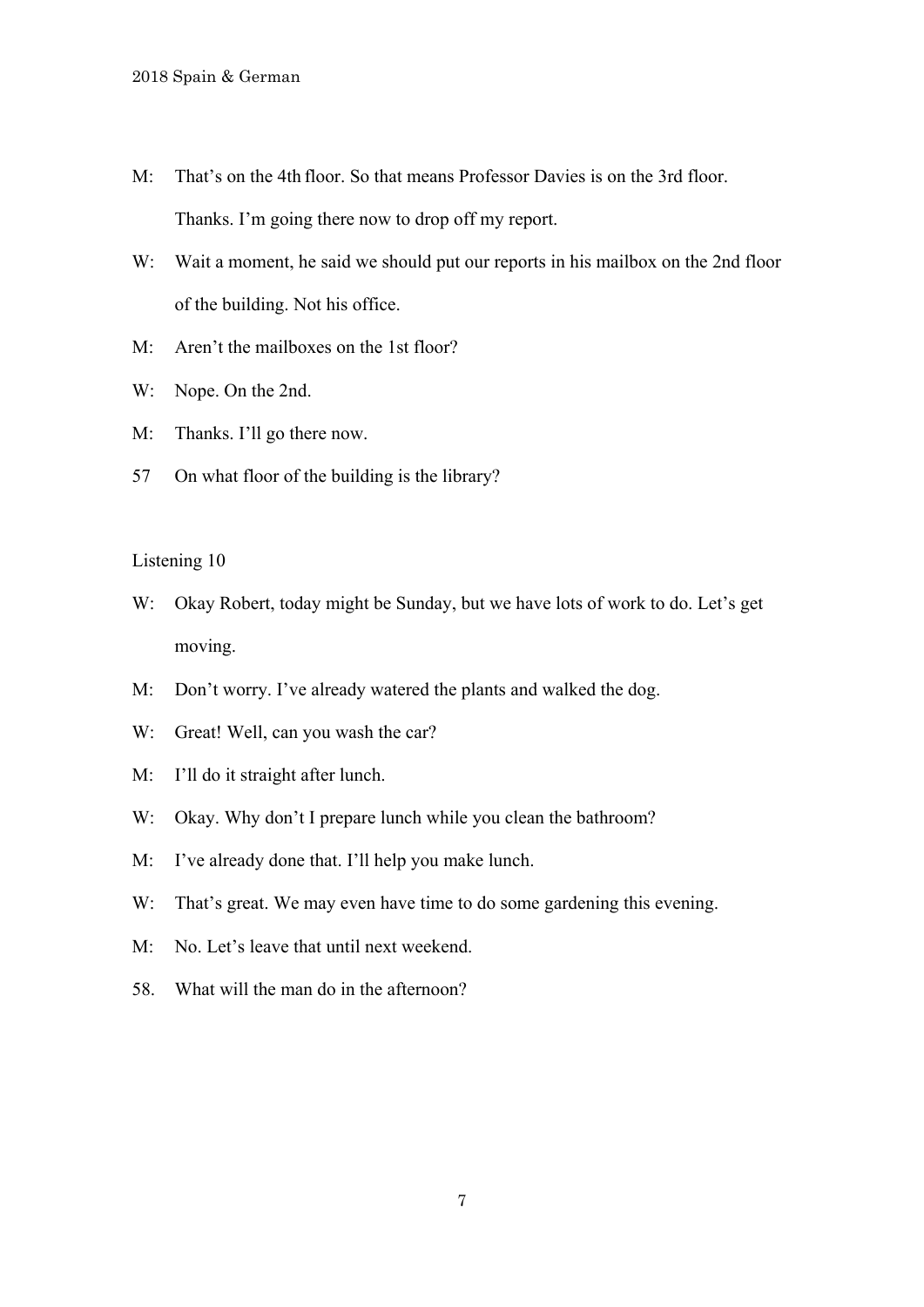(B) Listening 11~12 では,英語を聞いて,印刷された質問に対する最も適切 な答えを選んでください。例題はありません。

Listening 11

- W: Have you taken a look yet at the information I gave you about those apartments?
- M: Just go ahead and choose the apartment you like best. After all, you'll be the one spending the most time in it.
- W: It'll be your home too, you know. Could you just take a look at this one? It looks interesting.
- M: Sunrise Mansions, huh. \times 70,000 a month? That's really reasonable for a place in this part of town.
- W: Yes, and it's close to the subway too. A ten-minute walk at most.
- M: Wait a minute. There's only one bedroom! Where're you going to work?
- W: In the living room. It's large enough to double up as my office.
- M: But if you do this, you'll never be able to escape your work. I mean, whether we're sitting around watching TV, or having dinner, your work will always be in sight.
- W: I don't mind. And Sunrise Mansions is on a high floor with a great view. If I need to escape, I can just look out the window.
- M: But don't you think it's better to have a room for your office like we have in this apartment?

8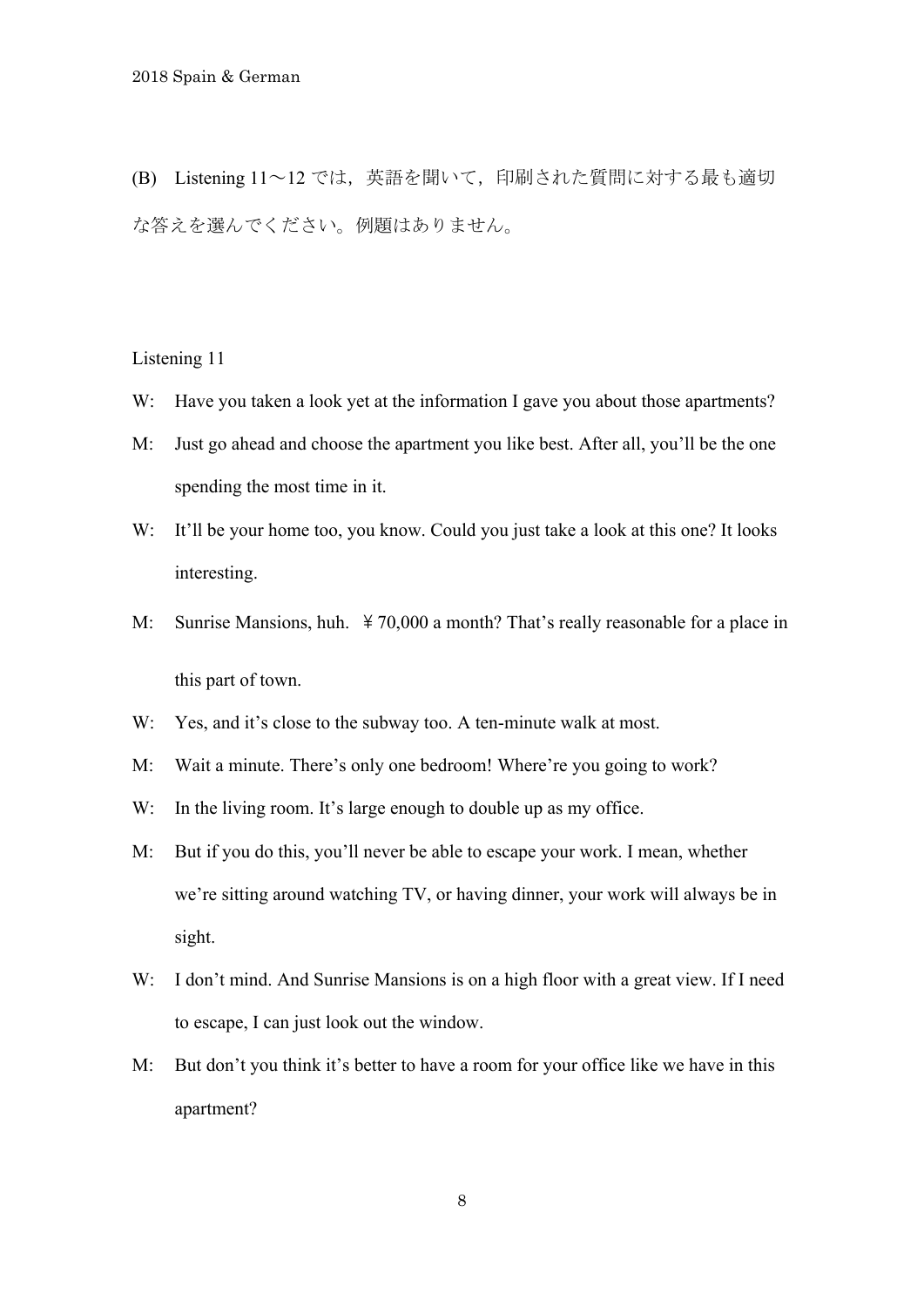- W: Don't get me wrong, I really like the space we have here. But as we're on the main road, the noise does sometimes interfere with my work.
- M: Really? I don't think it's that bad
- W: That's because you're not here during the day.
- M: Well, that's true.
- W: Besides, you're always complaining that the rent here's too high, remember?
- M: Yes, but if we move I really think we should find a larger place.
- W: Okay. Let's go to the rental agency together and see what they have on offer.

 And now for the five-day weather forecast. Monday, will start off bright and sunny with temperatures rising to a high of 12 degrees by noon. Clouds will form in the early afternoon with heavy rain falling later which will continue until Tuesday lunchtime. However, by Tuesday afternoon the clouds will begin to break up and the temperature will reach 10 degrees. The night will be clear.

 All of Wednesday will be clear and sunny. Light breezes will make it a good day for drying laundry, but the winds will be from the north, keeping temperatures around 7 degrees for most of the day. By late evening, the winds from the south will bring warmer air.

 Thursday will start out clear with temperatures rising to a high of 15 degrees. It should start clouding over late in the afternoon, but no rain is forecast. Cloudy skies will continue through the night and most of the day on Friday. Again, no rain is expected and temperatures will be about the same as Thursday.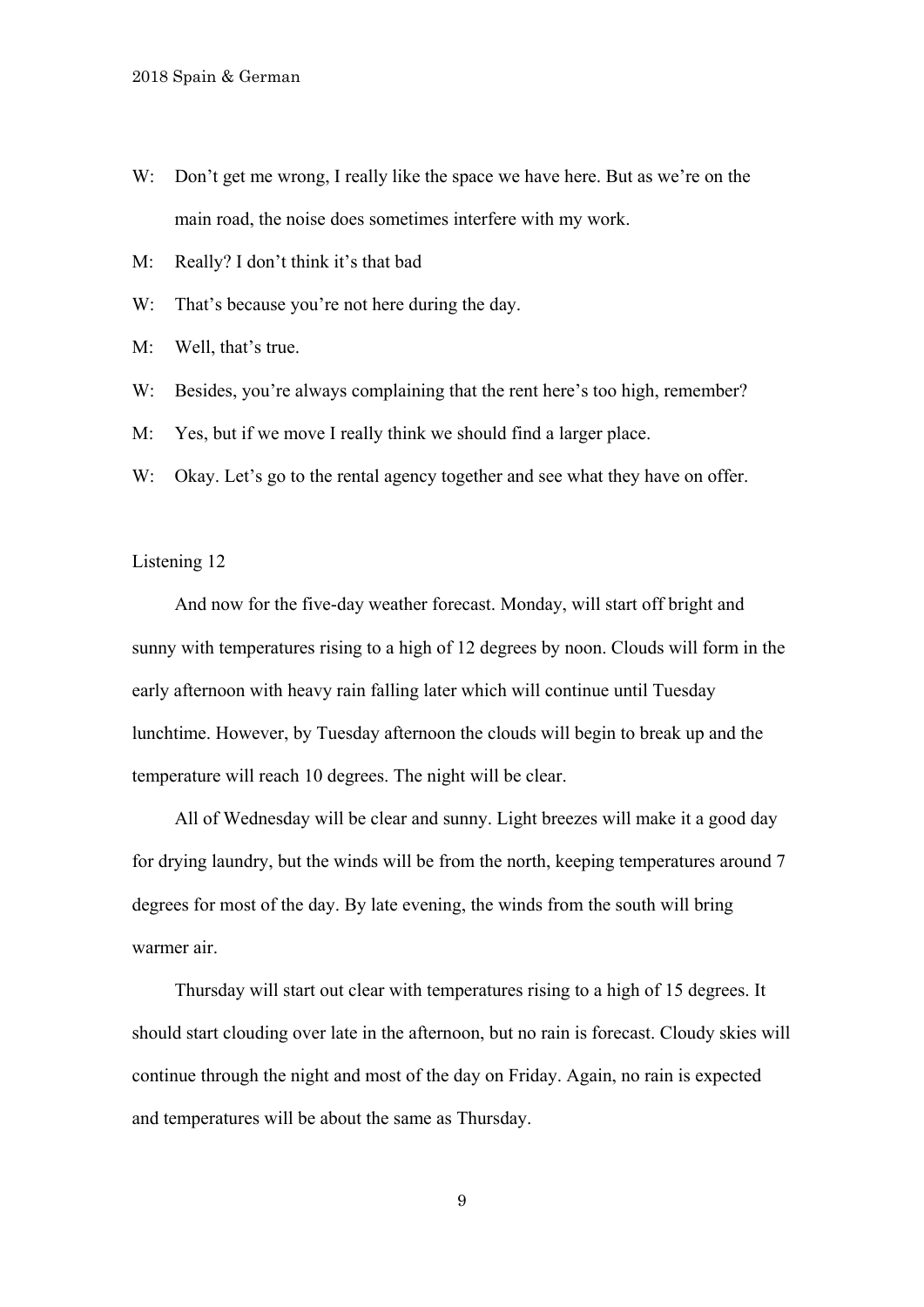(C) Listening 13~14 では,英語を聞いて,それに対して,印刷された各文の 内容が正しければ (A) TRUE を、正しくなければ (B) FALSE を選んでくださ い。例題はありません。それぞれのリスニング問題について,英語の指示文が 流れます。その20秒後にリスニング問題が始まりますので、その間に印刷さ れている問題文に目を通しておいてください。

Listening 13

You will hear a mother and her son James talking about trying to sleep. Look at the 5 sentences below. Decide if each sentence is **TRUE** or **FALSE**. If it is **TRUE**, choose A. If it is **FALSE**, choose B.

Mom: James, I thought you'd gone to bed.

James: I can't sleep. It's too hot.

Mom: It is hot, isn't it? Would you like some milk?

James: A drink would be nice. But could I have water instead?

Mom: Sure. I'll get you some.

James: That's okay. I'll get it.

Mom: Isn't the air conditioner working?

James: I tried the air conditioner, but I had to turn it off because the room became too cold, my throat started hurting, and I got a headache. So I tried sleeping with the fan on, but that didn't help either. All it does is blow warm air all around the bedroom.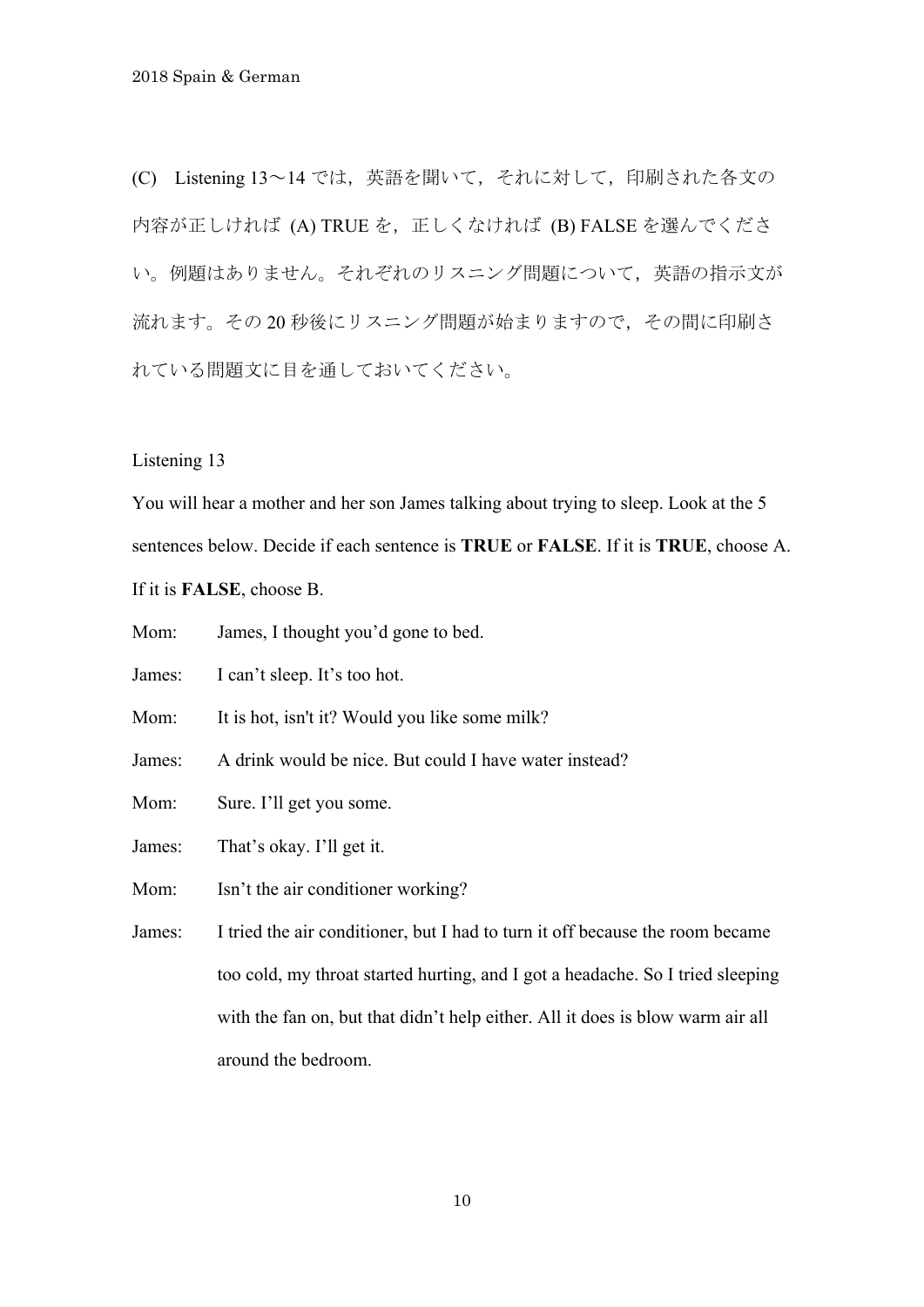Mom: Let's try something different then. Take this small towel and wet it with some cold water. Then wrap it around your neck. It'll cool you down and help you get back to sleep.

James: Okay, I'll give it a try. Good night, Mom. Oh, and could you turn down the TV? It's a little too loud.

Mom: Sure.

Listening 14

You will hear a customer talking on the telephone about reserving rooms in a hotel. Look at the 5 sentences below. Decide if each sentence is **TRUE** or **FALSE**. If it is **TRUE**, choose A. If it is **FALSE**, choose B.

Reservations: Good morning, Hotel California reservations desk. Can I help you?

Customer: Hello. Do you have any rooms available for this coming Friday and Saturday?

Reservations: Yes, we still have some available. What kind of room would you like?

Customer: Well, I'm thinking of booking two double rooms and a single, please.

Reservations: Right, we have two premium double rooms at \$200 a night. The single room would be a deluxe room at \$150 a night.

Customer : Hmm. \$200 a night? That's a bit expensive for the double rooms.

Reservations: Well sir, the price does include breakfast and access to high-speed Wi-Fi. You also have free use of our pool and fitness center.

Customer : I see…, and does the deluxe room include breakfast, too?

11